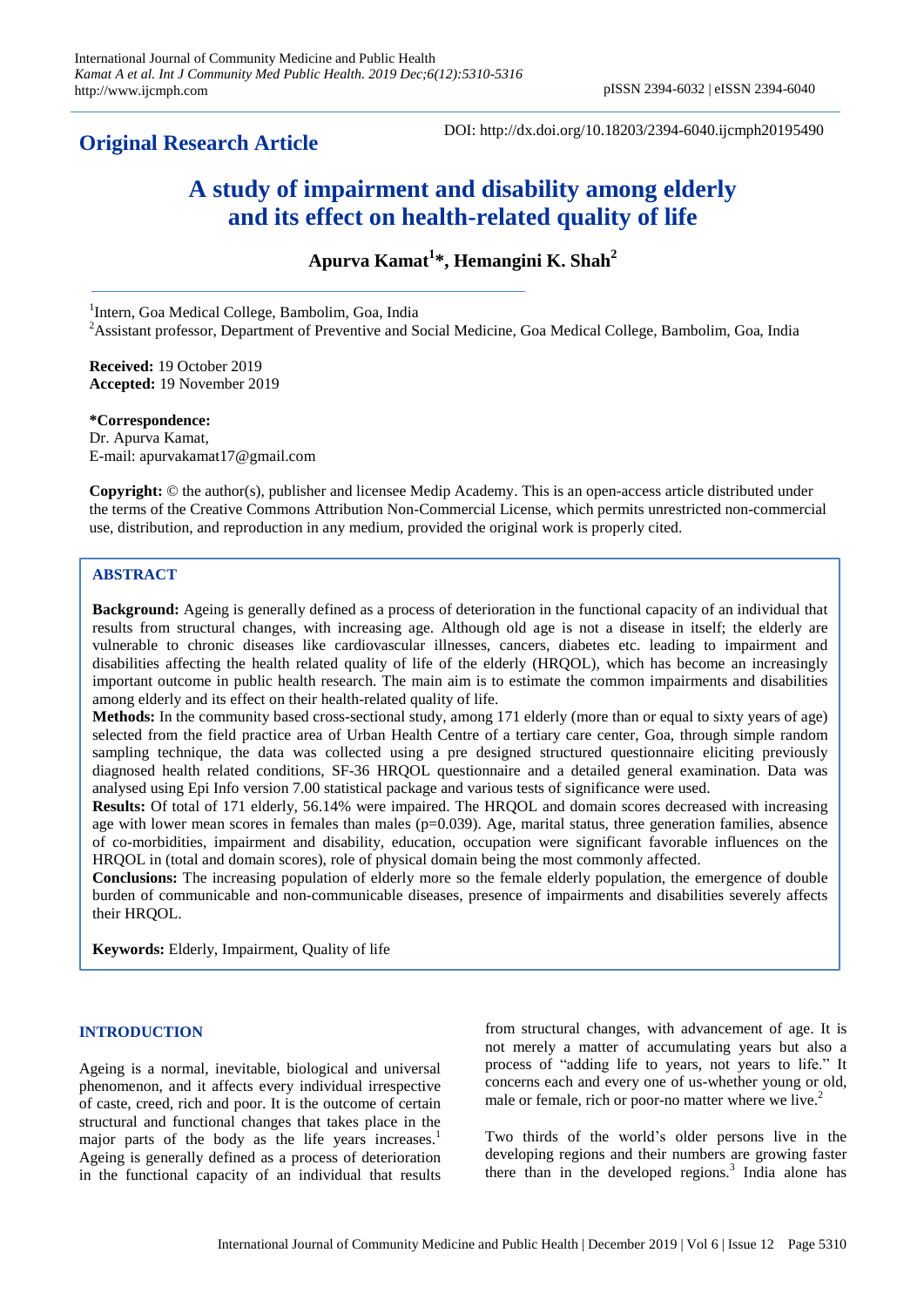around 100 million elderly at present, and the number is expected to increase to 323 million, constituting 20 per cent of the total population by  $2050<sup>1</sup>$  In India about twothirds of the elderly population live in villages and nearly half of them in poor conditions.<sup>4</sup>

Although, old age is not a disease in itself; the elderly are vulnerable to chronic diseases (diseases which are insidious in onset, such as cardiovascular illness, cardiovascular attacks (CVA), cancers, diabetes and musculoskeletal and mental illnesses). These chronic illnesses lead to impairments and disabilities, which affects the health-related quality of life of the elderly.<sup>5</sup> In India, the elderly people experience two types of medical complications: communicable and non-communicable diseases<sup>6</sup>

Quality of life (QOL) for an elder person has become increasingly important as an outcome in public health research. Health and QOL are inter-linked. The World Health Organization (WHO) has defined health as a dynamic state of physical, psychological, social and spiritual well-being and not just an absence of infirmity and quality of life as "an individual's perception of their position in life in the context of the culture and value systems in which they live and in relation to their goals, expectations, standards and concerns". $6,7$  The WHO definition of QOL has a broader perspective and includes physical health, mental state, level of independence, social relationships, personal beliefs and their relationship to salient features in the environment.<sup>2</sup>

Goa not only features among the top five states having the highest percentage of elderly (60 years or more) to the total population, it ranks second with an elderly population of 11.2 per cent, as per the Census  $2011$ .<sup>8</sup> There is a need to highlight the medical and socioeconomic problems that are being faced by the elderly people, and strategies for bringing about an improvement in their quality of life also need to be explored.<sup>9</sup>

On reviewing the studies carried out earlier, it was noted that a lot of data especially on health profile of the elderly has been generated by various states in India and the quality of life assessment has also been attempted to a certain extent.

However, data pertaining to health problems, disabilities and quality of life of elderly residing in Goa was scant. This work may serve as a baseline and also would be helpful in formulation of health promotional programs and interventions for elderly people in this field practice area of the Urban health Center.

The overall aims and objectives of the study were;

- To estimate the common impairments and disabilities among elderly
- To determine the effect of impairment and disabilities on the health-related quality of life (HRQOL) of the elderly

 To determine certain other associated factors affecting their health-related quality of life.

# **METHODS**

The study was conducted in the community from the field practice area of Urban Health Centre of Goa Medical College at St. Cruz, Goa which caters to a population of around 21,000 living in 6500 households. A community based cross-sectional study design was adopted for studying the impairments and disabilities of the elderly and their health-related quality of life. The data collection for this study was done from May 2016 to June 2016.

# *Inclusion criteria*

 All individuals more than or equal to 60 years of age were included in the study.

# *Exclusion criteria*

- Individuals below 60 years of age
- Those participants who were not willing to or were unable to give information due to any reason.

Simple random sampling technique was used for sample collection. The households in the study area were visited in a random manner and elderly people if present and fitting the inclusion criteria were identified and included in the study if consenting. To work out the required sample size the following equation was applied  $[N=Z^2]$  P  $(1-P) / e^2$ , where N is the required sample size, Z is the confidence interval (1.96 for 95% confidence interval), P is the prevalence and e is the standard error. Considering the prevalence of health problems among this age group to be 50%, with 95% confidence interval, and 15% standard error, the sample size obtained was 171.

# *Study tools*

# *General questionnaire*

A self-designed, pre-tested, structured questionnaire was used for information on previously diagnosed health related conditions and for tobacco and alcohol consumption.

# *Health related quality of life questionnaire*

The Short Form-36 version 2 (SF-36v2) questionnaire was used to assess health related quality of life. This instrument has 11 questions with 36 items, giving this the name of SF-36. The items are scored on a 3-point or 5 point Likert scale. These 36 items have been divided into eight domains named physical functioning (PF), role physical (RP), bodily pain (BP), general health (GH), vitality (VT), social functioning (SF), role emotional (RE), and mental health (MH). If more than 20% of the data was missing from an assessment then the assessment would be discarded.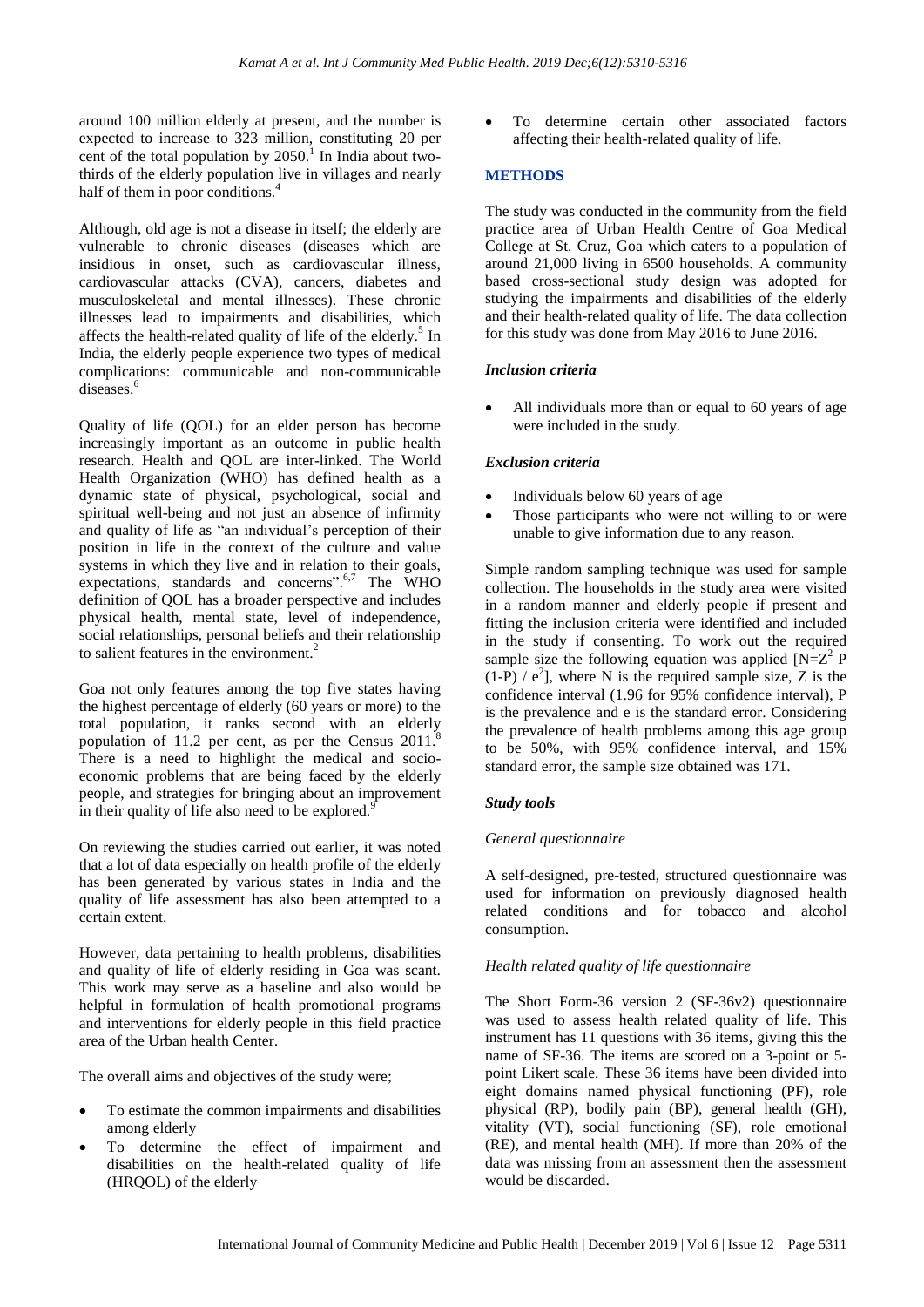#### *General examination*

General examination was done to assess the state of sensorium, orientation, pallor, icterus, cyanosis, clubbing and edema. Vitals like pulse, blood pressure and respiratory rate were assessed. Ophthalmic and ear examination was also carried out to assess hearing loss by the tuning fork tests and for presence or absence of cataract respectively.

The data was collected by house to house visit. Informed and written consent was taken from participants before initiation of the study. The eligible subjects who agreed to participate were interviewed personally at home and their socio-demographic data and data pertaining to the illness/disease status of the elderly was obtained. Subsequently, their symptomatology was noted and a general physical examination was carried out. The healthrelated quality of life (HRQOL) of the elderly was assessed by SF-36 version 2 survey. The status of tobacco or alcohol consumption was also enquired from the participants.

The present study did not impose any financial burden to the patients and did not have any invasive procedures. The institutional ethics clearance for the study was also obtained.

Scoring of SF-36 survey was done with the help of SPSS software and the template provided by Ware et al for this purpose.<sup>10</sup> Appropriate statistical methodology like percentages, student's t test, chi-square test, Kruskal-Wallis H test and ANOVA was used to test for significance of the findings. Data was analyzed using Epi Info version 7.00 statistical package. A p value of  $< 0.05$ was considered to be statistically significant.

#### **RESULTS**

A total of 171 elderly constituted the study population, of which 69 (40.35%) were males and 102 (59.65%) were females. Out of the total subjects, maximum was in the age group of 60-69 years amongst both males and females i.e. 31 (44.93%) and 55 (53.92%) respectively. There was consistent decrease in the number of subjects with advancing age in both the sexes (Table 1).

Of the total, majority of the subjects were currently married i.e. 106 (61.99%) whereas less than 1% were divorced. However, the number of widows were 60 (58.82%) while only 4 (5.8%) were widowers (among the males). With respect to educational status, 32 (18.71%) were illiterates but more so amongst the females i.e. 26  $(25.49\%)$  as compared to only 6  $(8.70\%)$  males.

| <b>Characteristics</b> |                      | Males $(n=69)$ | Females $(n=102)$ | Total $(n=171)$ |
|------------------------|----------------------|----------------|-------------------|-----------------|
|                        |                      | $N(\%)$        | $N(\%)$           | $N(\%)$         |
| Age (years)            | $60 - 69$            | 31 (44.93)     | 55 (53.92)        | 86 (50.29)      |
|                        | 70-79                | 27(39.13)      | 32 (31.37)        | 59 (34.50)      |
|                        | 80 and above         | 11(15.94)      | 15(14.71)         | 26 (15.20)      |
| <b>Marital</b>         | Married              | 65 (94.20)     | 41 (40.20)        | 106(61.99)      |
| status                 | Divorced             | 0(0)           | 1(0.98)           | 1(0.58)         |
|                        | Widower/widow        | 4(5.80)        | 60 (58.82)        | 64 (37.43)      |
| <b>Education</b>       | None                 | 6(8.70)        | 26 (25.49)        | 32 (18.71)      |
|                        | Primary              | 23(33.33)      | 39 (38.24)        | 62(36.26)       |
|                        | Secondary            | 26 (37.68)     | 29 (28.43)        | 55 (32.16)      |
|                        | Graduate             | 11(15.94)      | 8(7.84)           | 19(11.11)       |
|                        | Post-graduate        | 3(4.35)        | 0(0)              | 3(1.75)         |
| Occupation             | Household work       | 5(7.25)        | 82 (80.39)        | 87 (50.88)      |
|                        | Service (Pvt./Govt.) | 6(8.70)        | 2(1.96)           | 8(4.68)         |
|                        | Worker               | 4(5.80)        | 1(0.98)           | 5(2.92)         |
|                        | Farmer               | 11(15.94)      | 0(0)              | 11(6.43)        |
|                        | <b>Business</b>      | 8 (11.59)      | 2(1.96)           | 10(5.85)        |
|                        | Retired              | 33 (47.83)     | 12(11.76)         | 45 (26.32)      |
|                        | *Unable to work      | 2(2.90)        | 3(2.94)           | 5(2.92)         |

#### **Table 1: Distribution of study subjects according to the socio-demographic profile.**

\* due to severe disability.

As far as occupation was concerned, majority i.e. 82 (80.39%) of the females were engaged in household activities whereas 3 (2.94%) of females were unable to work. Majority i.e. 33 (47.83%) of the males had retired from work whereas 2 (2.90%) of males were unable to work due to severe disability (Table 1).

As seen in Table 2, 27 (15.78%) subjects (males:31.88% >females:4.9%) currently consumed alcohol and 20 (11.7%) subjects (males: 20.3%>females: 5.9%) currently consume tobacco. Almost all were having the habit for more than ten years.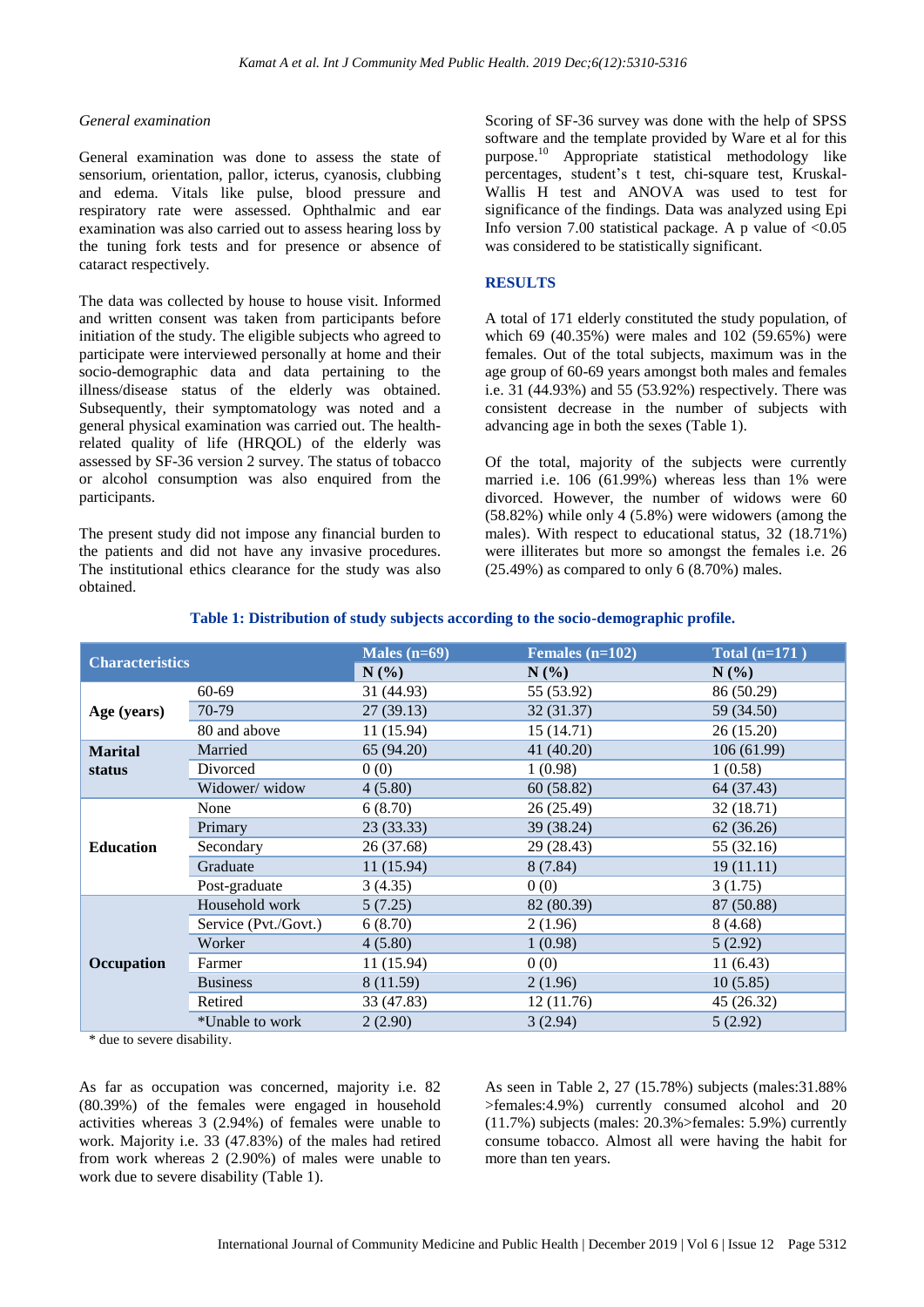The health-related quality of life (HRQOL) was better in males in all domains except social functioning wherein it was slightly more i.e. 69.04 in Females and 67.42 in Males. The HRQOL pertaining to the other domains namely physical functioning, role physical, role emotional, bodily pain, general health, vitality and mental health were better in males as compared to females as depicted in the Table 3. The mean total SF-36 score for all the domains in Males was also higher (59.44) than in females (53.63).

Table 4 shows age-wise distribution of disability wherein 49 (56.98%), 36 (61.02%) and 11 (42.31%) of subjects had impairment in the age group of youngest old, old old and oldest old respectively.

# **Table 2: Gender wise distribution of study subjects according to alcohol and tobacco addictions.**

| <b>Addictions</b>    | Male $(n=69)$ | Female $(n=102)$ | Total $(n=171)$ |
|----------------------|---------------|------------------|-----------------|
|                      | N(%)          | N(%              | N(%             |
| Alcohol <sup>*</sup> | 22 (31.88)    | 5(4.9)           | 27 (15.78)      |
| Tobacco <sup>#</sup> | 14(20.3)      | 6(5.9)           | 20(11.7)        |
| <b>Both</b>          | 4(5.80)       | 1 (0.9)          | 5(2.9)          |
| <b>Nil</b>           | 29(42.02)     | 90 (88.23)       | 119 (69.59)     |

\*chi square test- p≤0.0001; #- p=0.004.

# **Table 3: Sex wise distribution of study subjects according to domain scores of HRQOL.**

| <b>Domains of HROOL</b>                  | <b>Males (Mean±SD)</b> | <b>Females (Mean±SD)</b> | <b>Total (Mean±SD)</b> | <b>Significance</b> |
|------------------------------------------|------------------------|--------------------------|------------------------|---------------------|
| <b>Physical functioning (PF)</b>         | $63.33 \pm 26.57$      | $53.38 \pm 27.32$        | $57.39 \pm 27.38$      | 0.017               |
| <b>Role physical (RP)</b>                | $51.44 \pm 41.76$      | $39.54 \pm 41.96$        | $44.34 \pm 42.17$      | 0.052               |
| <b>Role emotional (RE)</b>               | $61.33 \pm 42.63$      | $52.60 \pm 43.86$        | $56.12 + 43.45$        | 0.251               |
| <b>Bodily pain (BP)</b>                  | $64.13 \pm 17.20$      | $57.03 \pm 21.92$        | $59.89 \pm 20.39$      | 0.072               |
| <b>General health (GH)</b>               | $53.33 \pm 16.79$      | $50.46 \pm 16.37$        | $51.62 \pm 16.55$      | 0.313               |
| <b>Vitality (VT)</b>                     | $49.96 \pm 15.48$      | $46.27 \pm 15.24$        | $47.76 \pm 15.40$      | 0.203               |
| Social functioning (SF)                  | $67.42 \pm 16.76$      | $69.04 \pm 15.49$        | $68.39 \pm 15.99$      | 0.525               |
| <b>Mental health (MH)</b>                | $64.60 \pm 15.93$      | $60.71 \pm 18.04$        | $62.28 \pm 17.28$      | 0.125               |
| SF-36 score*                             | $59.44 \pm 17.51$      | $53.63 \pm 17.83$        | $55.97 \pm 17.88$      | 0.039               |
| $\mathbf{a}$ . The state of $\mathbf{a}$ |                        |                          |                        |                     |

\*ANOVA test.

# **Table 4: Age wise distribution of study subjects according to presence of impairment/ disability and health transition.**

| <b>Characteristics</b>      |                                | 60-69 years $(n=86)$<br>N(% | 70-79 years $(n=59)$<br>N(%) | 80 years and above $(n=26)$<br>$N(\%)$ |
|-----------------------------|--------------------------------|-----------------------------|------------------------------|----------------------------------------|
| Impairment<br>or disability | No impairment or<br>disability | 13(15.12)                   | 5(8.47)                      | 1(3.85)                                |
|                             | Impairment                     | 49 (56.98)                  | 36(61.02)                    | 11(42.31)                              |
|                             | Disability                     | 24 (27.91)                  | 18 (30.51)                   | 14 (53.85)                             |
| <b>Health</b>               | <b>Better</b>                  | 16(18.60)                   | 6(10.17)                     | 3(11.54)                               |
| transition in               | No change                      | 60(69.77)                   | 48 (81.36)                   | 15 (57.69)                             |
| last one year               | Worsened                       | 10(11.63)                   | 5(8.47)                      | 8 (30.77)                              |

# **Table 5: Age and sex wise distribution of study subjects according to mean Sf-36v2 QOL scores.**

|                          | <b>Males</b>      | <b>Females</b>    | <b>Total</b>      |
|--------------------------|-------------------|-------------------|-------------------|
| Age (in completed years) | $Mean \pm SD$     | $Mean+SD$         | $Mean \pm SD$     |
| 60-69                    | $64.81 \pm 16.97$ | $59.69 \pm 17.49$ | $61.54 \pm 17.38$ |
| 70-79                    | $59.95 \pm 16.75$ | $49.64 \pm 14.80$ | $54.36 + 16.42$   |
| 80 and above             | $43.09 \pm 10.36$ | $39.90 \pm 15.68$ | $41.25 + 13.53$   |

The number of subjects complaining of worsening of health status is also depicted. 8 (30.77%) of oldest old, 5  $(8.47%)$  in old and 10  $(11.63%)$  in the age group of young old subjects complained of worsening of health status in the last one year.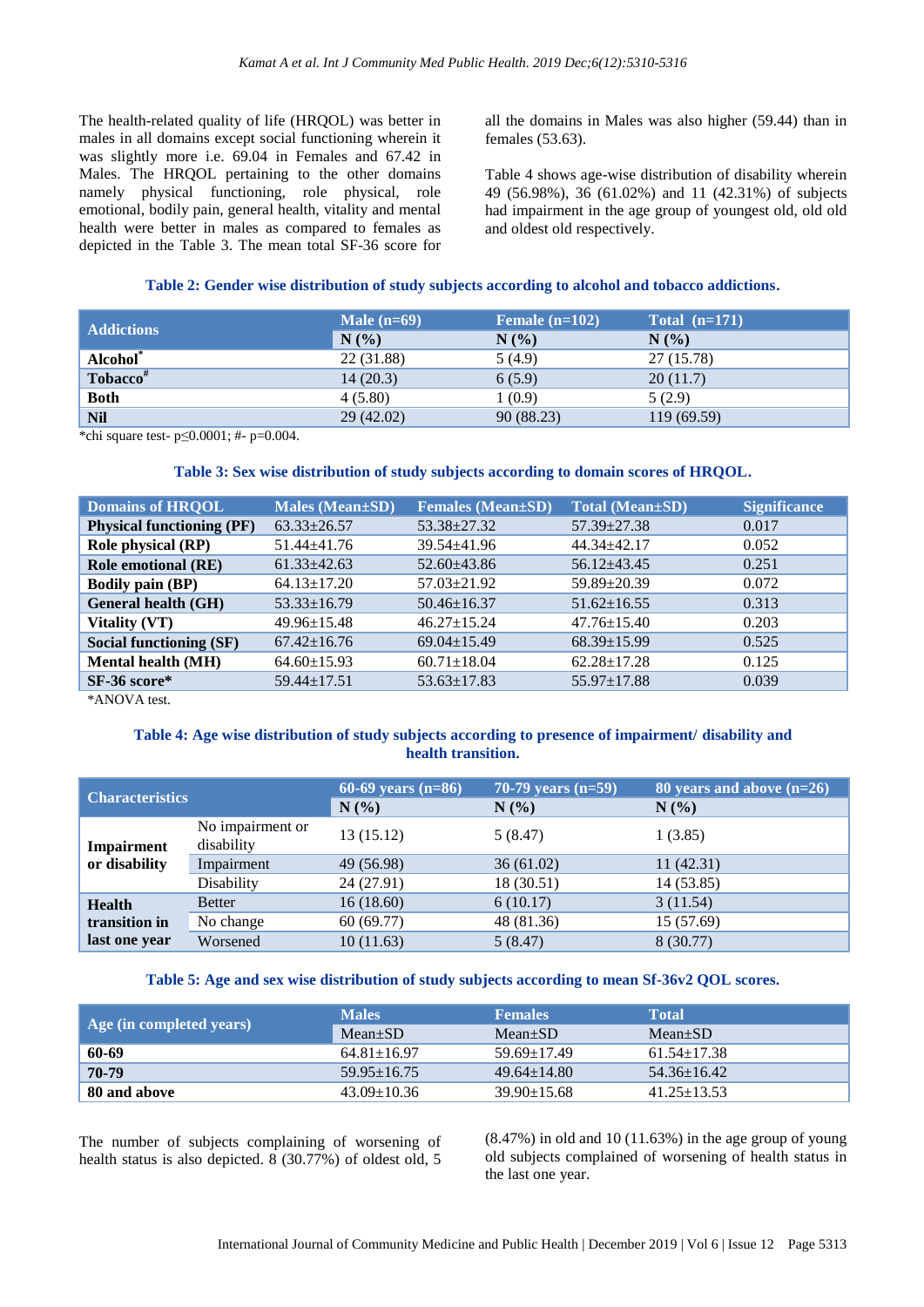| $SF-36v2$                        | <b>Impairment/ disability status</b> |                   |                   |         |
|----------------------------------|--------------------------------------|-------------------|-------------------|---------|
|                                  | No disability/impairment             | Any impairment    | Any disability    | P value |
| <b>Physical functioning (PF)</b> | 73.94±31.38                          | $56.87 \pm 26.05$ | $52.67 \pm 26.55$ | 0.004   |
| <b>Role physical (RP)</b>        | $72.36 \pm 39.87$                    | $41.75 + 42.37$   | $39.28 + 39.55$   | 0.009   |
| <b>Role emotional (RE)</b>       | $64.90 + 45.10$                      | $56.23 + 44.14$   | $52.96 \pm 42.05$ | 0.541   |
| <b>Bodily pain (BP)</b>          | $67.76 \pm 16.87$                    | $60.98 \pm 19.01$ | $55.35 + 22.90$   | 0.066   |
| <b>General health (GH)</b>       | $61.31 \pm 16.23$                    | $51.58 \pm 16.63$ | $48.39 \pm 15.49$ | 0.019   |
| Vitality (VT)                    | $60.00 \pm 14.24$                    | $46.30 \pm 15.69$ | $46.11 \pm 13.54$ | 0.001   |
| Social functioning (SF)          | $71.05 \pm 16.69$                    | $69.27 \pm 16.41$ | $65.98 \pm 14.96$ | 0.348   |
| <b>Mental health (MH)</b>        | $68.47 \pm 18.66$                    | $63.20 \pm 16.67$ | $58.60 \pm 17.33$ | 0.015   |
| SF-36 score                      | $67.47 \pm 20.65$                    | $55.77 \pm 16.98$ | $52.42 \pm 17.09$ | 0.007   |

## **Table 6: Distribution of SF-36v2 HRQOL domain scores w.r.t impairments/disabilities.**

Morbidity profile of the subjects revealed that, out of 171, majority i.e. 99 (57.89%) were hypertensive and 97 (56.72%) had anaemia, followed by dental problems in 94 (54.97%), cataract in 80 (46.78%) and diabetes mellitus in 63 (36.84%). Further, 26 (15.20%) were having senile deafness, 24 (14.03%) suffered from joint pain, 19 (11.11%) had CVS conditions, 15 (8.77%) had dyslipidemia and 4.09% had asthma. There was preponderance of female subjects as far as the morbidity's vis hypertension (p=0.351), anaemia  $(p=0.718)$ , cataract  $(p=0.475)$ , joint pain  $(p=0.035)$ , dyslipidemia (p=0.559) were concerned. 145 (84.79%) of the study subjects had more than one morbidity.

The relationship of age with HRQOL suggests that HRQOL worsened as age increased. Males had continuous decline in HRQOL scores with advancing age which was statistically significant across the age groups  $(p=0.001)$ .

However, the females had lower score since the beginning of old age, and there was statistically no significant difference in HROOL scores of old-old (70-79) years) and oldest old (80 and above years) (Table 5).

The HRQOL scores of elderly without any disability or impairment, of elderly with impairment, and of elderly with disability is depicted in Table 6 above. Independent of impairment and disability, the most commonly affected HRQOL domains were Role Physical, General Health, and Vitality.

However, with the impairment or disability, the most commonly affected domain in this elderly population was Role Physical, followed by vitality. Two least common affected domains were Social Functioning and Mental Health.

The elderly without any impairment or disability had very high scores  $(67.47 \pm 20.65)$  in comparison with those who had any impairment or disability (55.77±16.98,  $52.42 \pm 17.09$ ) respectively. This trend was similar in all the domains. Impairment affected all the domains of elderly health, and the presence of disability resulted in further decrease in HRQOL scores (Table 6).

#### **DISCUSSION**

In this paper we have made an attempt to study the impairment and disability among elderly and its effect on health-related quality of life.

In our study, 50% of the elderly were in the age group 60- 69 years, and the proportion of elderly had decreased as the age advanced. This trend is similar to other studies wherein the proportions were almost similar, a study by Goel et al, who found 47.2% of their subjects between 60-69 years, 37.8% in 70-79 years, and 15.0% in 80 years and above of  $age<sup>11</sup>$  Generally, as age advances, population faces mortality which results in majority as young old population and diminishing oldest-old population.

The gender distribution in our study is almost similar to that reported by Lahariya et al, where about 44.5% of subjects were males and 55.5% of subjects were females.<sup>5</sup> Females have more life expectancy hence they tend to outnumber the male geriatric participants. Almost more than half of the respondents who were interviewed were from three generation families (51.46%), while 42.69% were from nuclear family. Various studies like Padda et al, Lena et al and Qadri et al have brought out similar findings.2,4,12

History regarding addiction revealed that 6.3% were currently smokers, 15.78% currently addicted to alcohol and 5.4% were currently addicted to tobacco chewing. Study among the urban community by Warbhe et al, had 9.1% current smokers, 0.9% were addicted to alcohol and 10% were addicted to tobacco chewing.<sup>13</sup>

It was observed in our study that more than half i.e. 56.14% of the study subjects were impaired whereas only 11.11% had no disability or impairment. Similar findings are present in a study conducted by Lahariya et al, where about 48.5% subjects had some form of impairment and only about 28.5% subjects had no disability or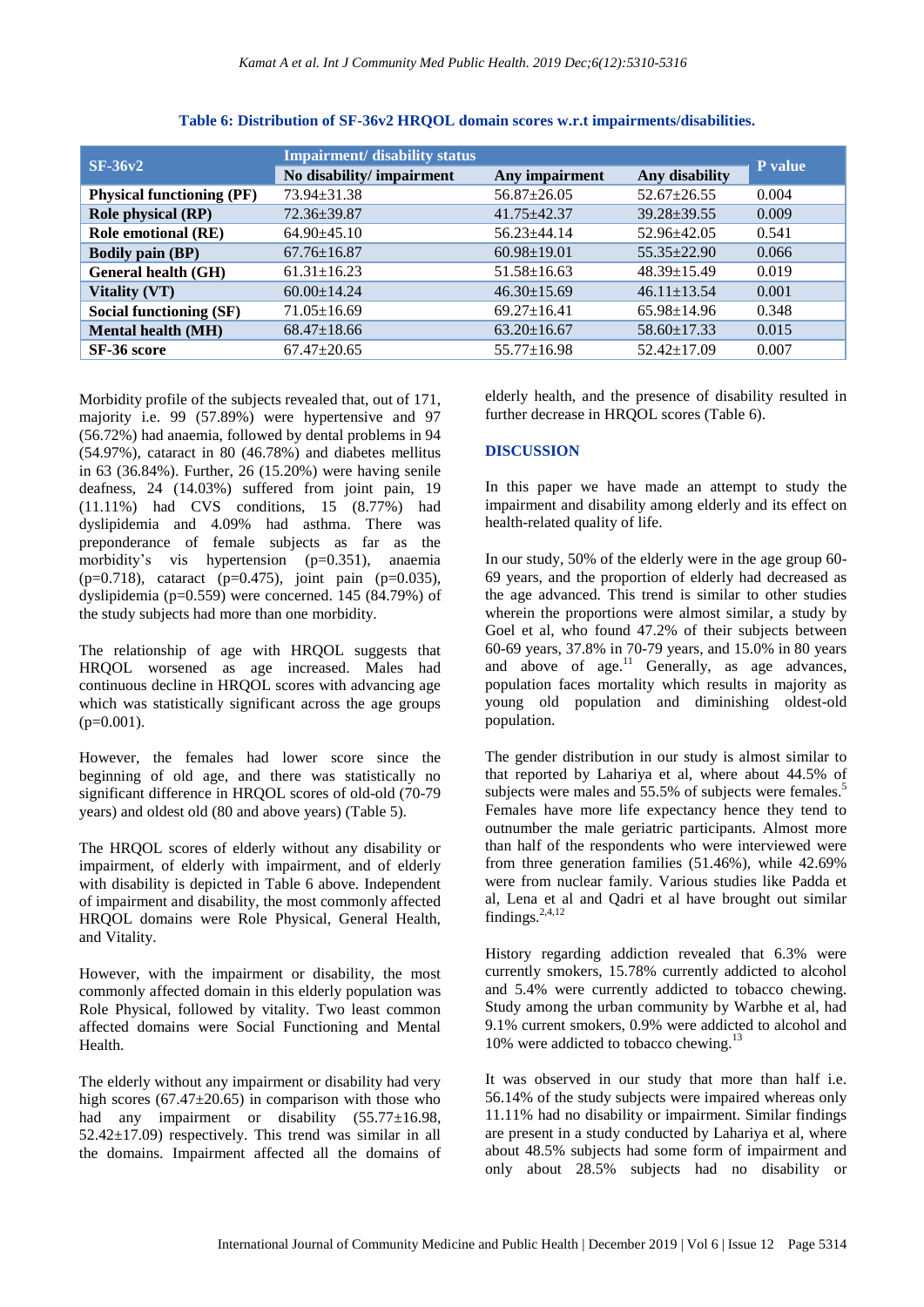impairment.<sup>5</sup> Also, as the age advanced the percentage of individuals with impairment or disability increased which is similar to the trend observed by Lahariya et al, in his study. $5$  This may be attributed to the fact that the elderly suffer from chronic diseases as the age advances.

A total 71.93% of respondents reported no change in health status while almost similar i.e. 14% and 13% showed improvement and worsening of the health in last one year respectively. Also, as the age advanced, a greater number of respondents reported worsening of health status.

This finding is different from the trend observed in a study conducted by Lahariya et al, where about 50.00% of respondents reported worsening of health in the last year and 44.5% respondents reported no change in the health status.<sup>5</sup>

This may be due to the fact that most of the health reasons are chronic in nature, compliance to treatment advised and care provided may have resulted in at least maintenance of the health status with no deterioration.

It was observed in our study that hypertension was the commonest morbidity, with more than half of the population suffering from it (57.89%), followed by anemia (56.72%), dental problems (54.97%), cataract (46.78%) and diabetes mellitus (36.84%) respectively.

The present study revealed that males had a better healthrelated quality of life in all domains (except social functioning) than their female counterparts which is similar to that observed in a study by Lahariya et al, where males had a better HRQOL than females. $\frac{5}{3}$  It could be due to more number of widows while males had a spouse who could provide care and support. Also, the higher morbidity in the females could have lowered the scores further.

The present study also revealed that the HRQOL worsened with increasing age. Similar findings were observed by Lahariya et al. <sup>5</sup> Also, people without diagnosed morbidities had a better HRQOL scores.

Impairment and disability adversely affect the health and was reflected by sudden decrease in scores as elderly with impairment had a total mean score of 55.77 and highest and lowest of 69.27 and 41.75 in Social Functioning and Role Physical respectively. There was significant difference in the total mean score difference of the people affected by impairment and disability and the subjects without any disability or impairment  $(p=0.007)$ . Similar findings were present in a study by Lahariya et al, in an urban population.<sup>5</sup>

Limitations of the study were due to time constraints, the other sampling techniques like Cluster sampling, stratified sampling etc. could not be considered. Misreporting and underreporting might increase with the age and varies greatly with the disease considered. There are increased chances of recall bias in the study as it deals with elderly population. However, attempt was made to minimize it with cross verification from available health and other records.

## **CONCLUSION**

The increasing population of elderly more so the female elderly population, the emergence of double burden of communicable and non-communicable diseases, presence of impairments and disabilities severely affects their HRQOL.

*Funding: No funding sources Conflict of interest: None declared Ethical approval: The study was approved by the Institutional Ethics Committee*

# **REFERENCES**

- 1. Raj D, Swain PK, Pedgaonkar SP. A study on quality of life satisfaction and physical health of elderly people in Varanasi: an urban area of Uttar Pradesh, India. Int J Med Sci Public Heal. 2014;3(5).
- 2. Qadri S, Ahluwalia S, Ganai A, Bali S, Wani F, Bashir H. An epidemiological study on quality of life among rural elderly population of nothern India. Int J Med Sci Public Heal. 2013;2(3):492.
- 3. ONU. World population, ageing. u.; United Nat (ST/ESA/SER.A/390): 2015:164. Available at: http://www.un.org/en/development/desa/population/ publications/pdf/ageing/WPA2015\_Report.pdf%5C nwww.un.org/.../population/../WPA2009/WPA2009. Accessed 12 September 2019.
- 4. Lena A, Ashok K, Padma M, Kamath V, Kamath A. Health and social problems of the elderly: a crosssectional study in Udupi Taluk, Karnataka. Indian J Community Med. 2009;34(2):131-4.
- 5. Lahariya C, Khandekar J, Pradhan SK. Effect of impairment and disability on health- related quality of life of elderly : a community based study from urban India. Indian J Community Med. 2012;37(4):223-6.
- 6. Kumar D, Kumari R, Shankar H. Health status and health seeking behaviour of rural geriatric population of Varanasi district, India. Int J Med Sci Pub Health. 2015;4(12):1711-5.
- 7. Ingle GK, Nath A. Geriatric health in India: concerns and solutions. Indian J Community Med. 2008;33(4):214-8.
- 8. Elderly In India, 2016. Available at: http://mospi.nic.in/mospi\_new/upload/ElderlyinIndi a\_2016.pdf. Accessed 12 September 2019.
- 9. Barua A, MAngesh R, Kumar HS. A cross-sectional study on quality of life in geriatric population. Indian J Community Med. 2007;32(2):147.
- 10. Ware JE, Gandek B, Sinclair SJ, Kosinski M. Psychometric evaluation of the SF-36 health survey